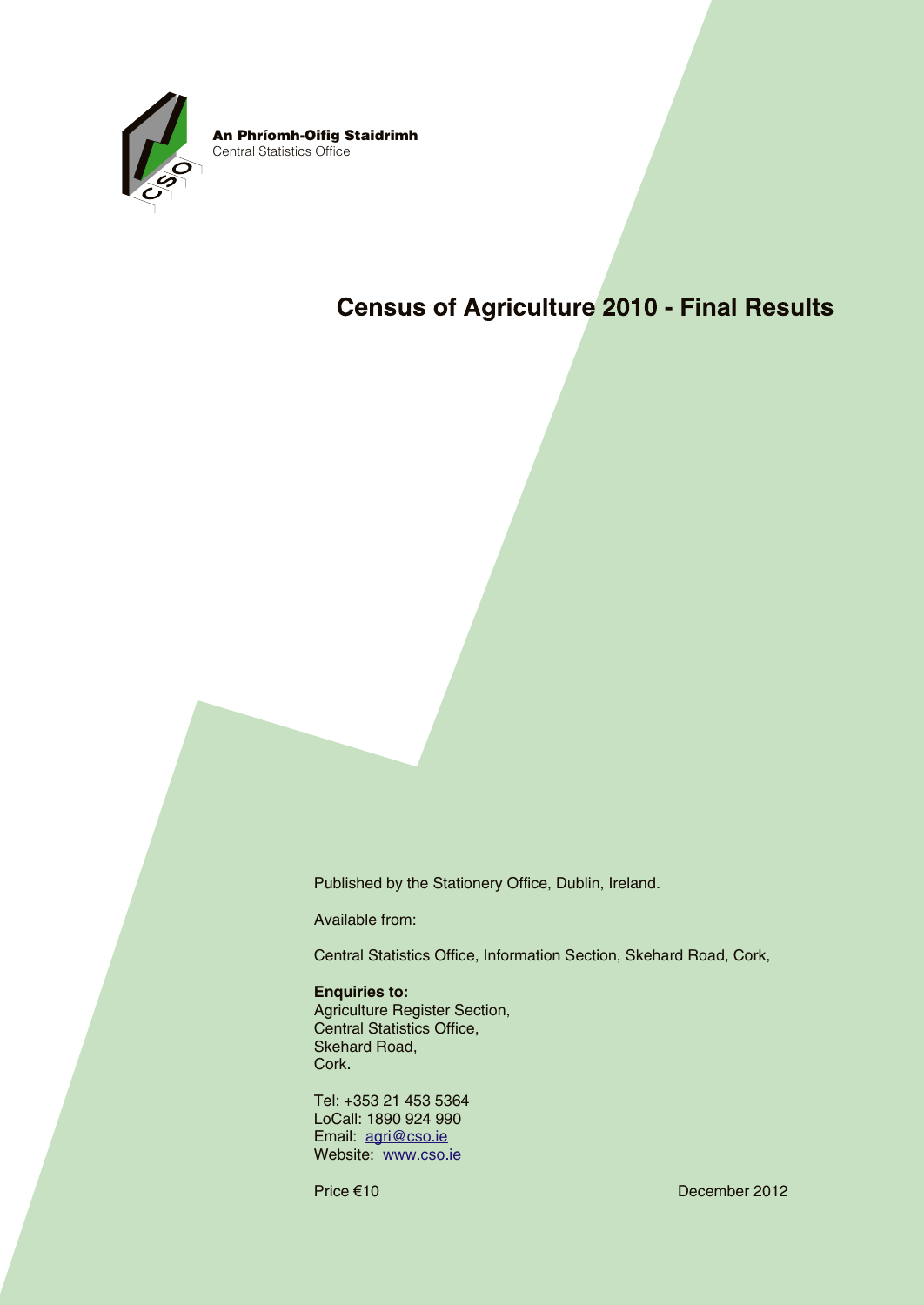#### © Government of Ireland 2012

Material compiled and presented by the Central Statistics Office. Reproduction is authorised, except for commercial purposes, provided the source is acknowledged.

Print ISSN 2009-5708 On-line ISSN 2009-5716 ISBN 978-1-4064-2673-1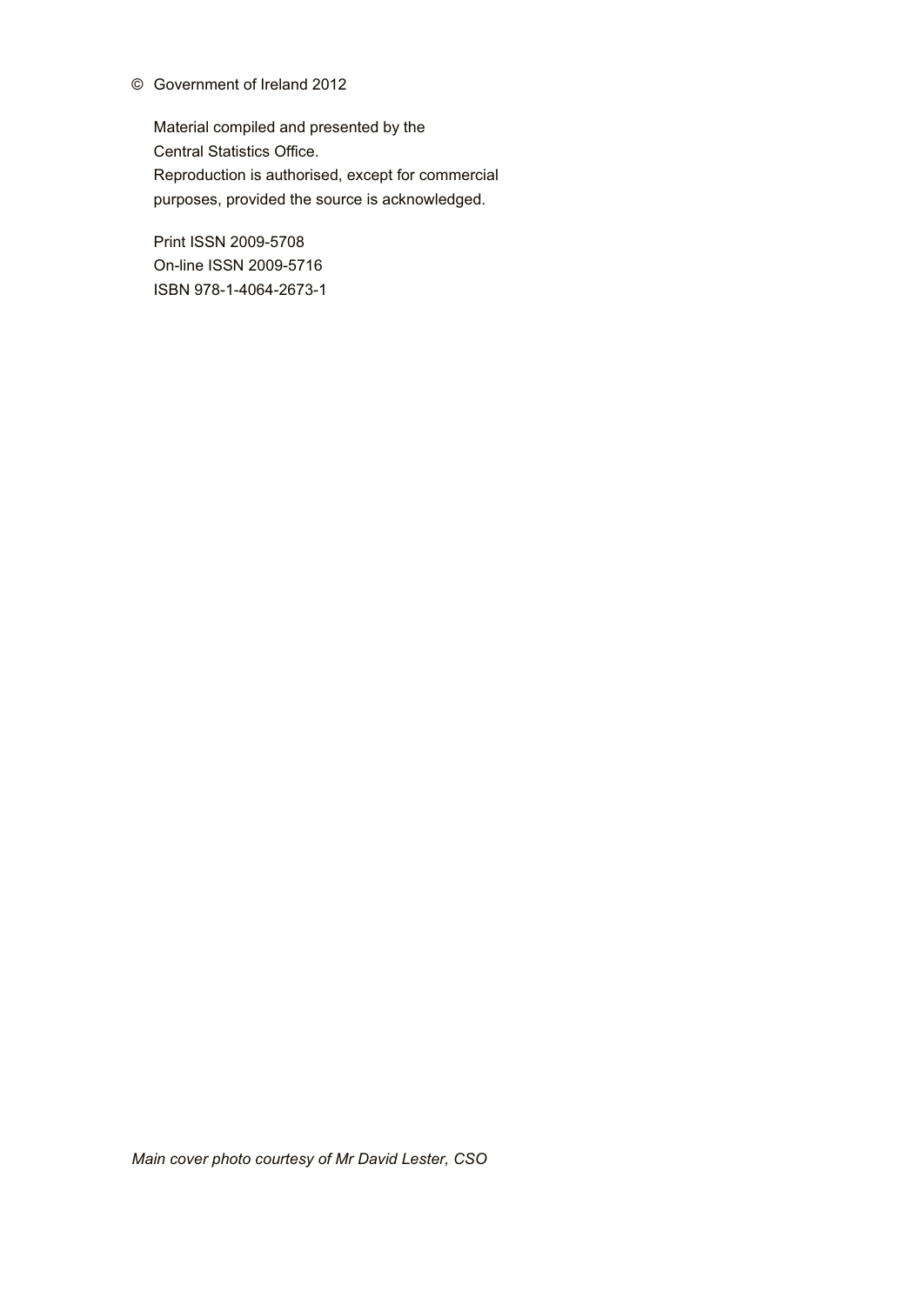# Table of Contents

|                                                |                                                                                               | Page |  |  |  |
|------------------------------------------------|-----------------------------------------------------------------------------------------------|------|--|--|--|
| <b>Commentary on Results</b><br>$\overline{7}$ |                                                                                               |      |  |  |  |
| <b>Tables</b>                                  |                                                                                               |      |  |  |  |
| $\mathbf{1}$                                   | Number of farms classified by farm size (AAU) in each region and county                       | 23   |  |  |  |
| $\overline{2}$                                 | Number of farms classified by type of farm in each region and county                          | 24   |  |  |  |
| 3                                              | Number of farms classified by economic size (SO) in each region and county                    | 26   |  |  |  |
| 4                                              | Number of farms classified by farm size (AAU) and type of farm                                | 28   |  |  |  |
| 5                                              | Number of farms classified by farm size (AAU) and economic size (SO)                          | 29   |  |  |  |
| 6                                              | Number of farms classified by economic size (SO) and type of farm                             | 30   |  |  |  |
| 7A                                             | Area and utilisation of agricultural land in each region and county                           | 31   |  |  |  |
| 7B                                             | Grassland: Number of farms with grassland and area of grassland in<br>each region and county  | 32   |  |  |  |
| 7C                                             | Cereals: Number of farms growing cereals and the area of cereals<br>in each region and county | 34   |  |  |  |
| 7D                                             | Other Crops, Fruit and Horticulture: Number of farms and area in each<br>region and county    | 36   |  |  |  |
| 8A                                             | Cattle: Number of farms and number of animals in each region and county                       | 40   |  |  |  |
| 8B                                             | Sheep & Goats: Number of farms and number of animals in each region<br>and county             | 44   |  |  |  |
| 8C                                             | Pigs & Deer: Number of farms and number of animals in each region and county                  | 46   |  |  |  |
| 8D                                             | Horses & Ponies: number of farms and number of animals in each region<br>and county           | 48   |  |  |  |
| 8E                                             | Poultry: Number of farms and number of birds in each region and county                        | 50   |  |  |  |
| 9                                              | Number of farms with livestock classified by livestock size unit (LSU)<br>and type of farm    | 52   |  |  |  |
| 10                                             | Number of farms with livestock classified by farm size and livestock size unit (LSU)          | 52   |  |  |  |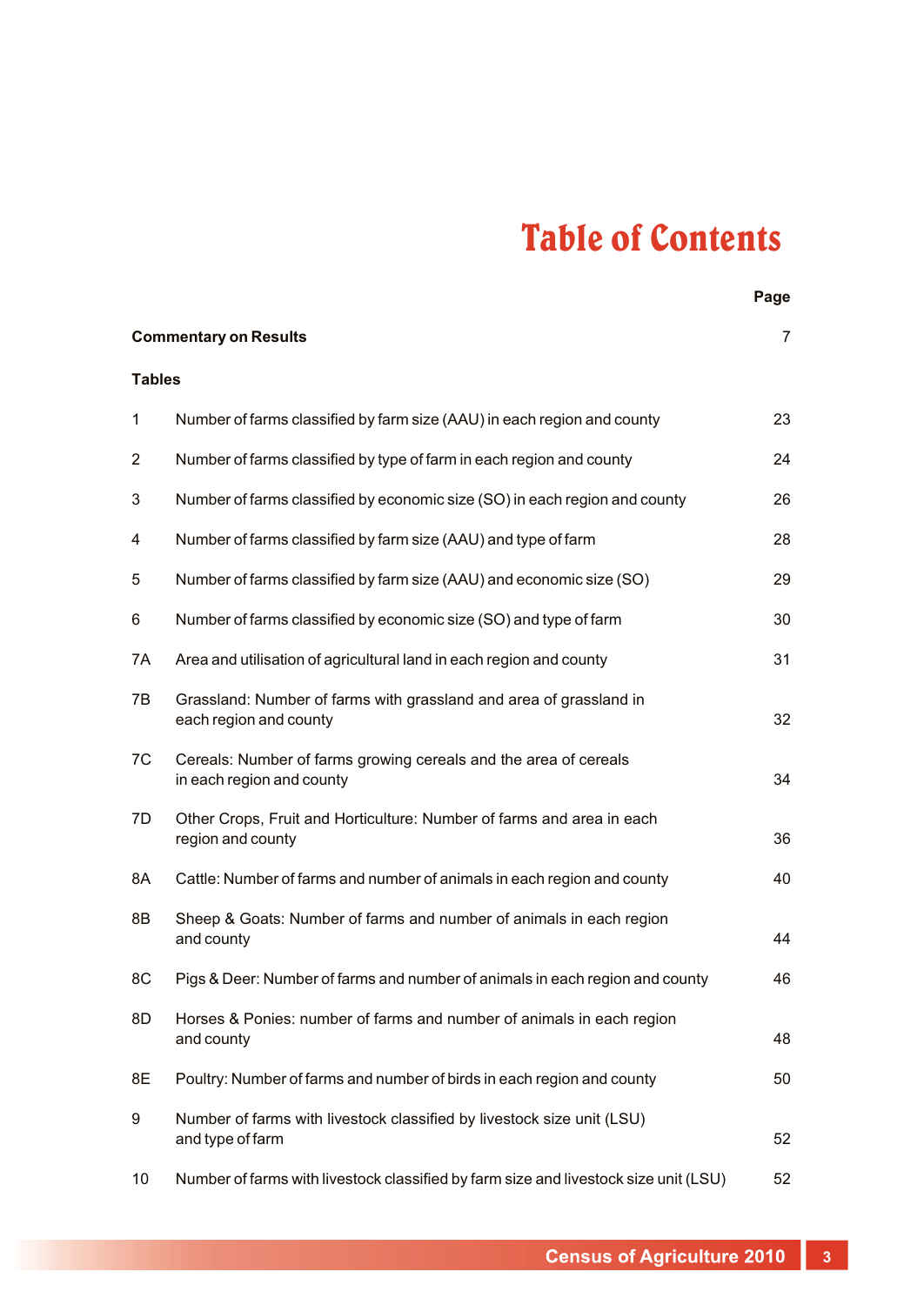### **Table of Contents (continued) Page** 11 A Farms growing cereals classified by farm size (AAU) and area under cereals 53 B Farms growing cereals classified by type of farm and area under cereals  $53$ C Farms growing cereals classified by economic size (SO) and area under cereals 53 12 AFarms growing potatoes classified by farm size (AAU) and area under potatoes 54 B Farms growing potatoes classified by type of farm and area under potatoes 54 C Farms growing potatoes classified by economic size (SO) and area under potatoes 54 13 AFarms growing arable crops classified by farm size (AAU) and area under arable crops 55 B Farms growing arable crops classified by type of farm and area under arable crops 55 C Farms growing arable crops classified by economic size (SO) and area under arable crops 55 14 A Farms growing silage classified by farm size (AAU) and area under grass silage 56 B Farms growing silage classified by type of farm and area under grass silage 56 C Farms growing silage classified by economic size (SO) and area under grass silage 56 15 A Farms growing hay classified by farm size (AAU) and area under hay 57 B Farms growing hay classified by type of farm and area under hay 57 C Farms growing hay classified by economic size (SO) and area under hay 57 16 A Farms with pasture classified by farm size (AAU) and area under pasture 58 B Farms with pasture classified by type of farm and area under pasture 58 C Farms with pasture classified by economic size (SO) and area under pasture 58 17 A Farms with rough grazing classified by farm size (AAU) and area under rough grazing 59 B Farms with rough grazing classified by type of farm and area under rough grazing 59 C Farms with rough grazing classified by economic size (SO) and area under rough grazing 59 and 59 and 59 and 59 and 59 and 59 and 59 and 59 and 59 and 59 and 59 and 59 and 59 and 59 and 59 and 59 and 59 and 59 and 59 and 59 and 59 and 59 and 59 and 59 and 59 and 59 and 59 and 59 and 59 and 59 and 59 a 18 A Farms with cattle classified by farm size (AAU) and size of herd 60 B Farms with cattle classified by type of farm and size of herd 60 C Farms with cattle classified by economic size (SO) and size of herd 60 19 A Farms with dairy cows classified by farm size (AAU) and number of dairy cows 61 B Farms with dairy cows classified by type of farm and number of dairy cows 61 C Farms with dairy cows classified by economic size (SO) and number of dairy cows 61 20 A Farms with other cows classified by farm size (AAU) and number of other cows 62 B Farms with other cows classified by type of farm and number of other cows 62 C Farms with other cows classified by economic size (SO) and number of other cows 62 21 A Farms with sheep classified by farm size (AAU) and size of flock 63 B Farms with sheep classified by type of farm and size of flock 63 C Farms with sheep classified by economic size (SO) and size of flock 63 22 A Farms with pigs classified by farm size (AAU) and size of herd 64 B Farms with pigs classified by type of farm and size of herd 64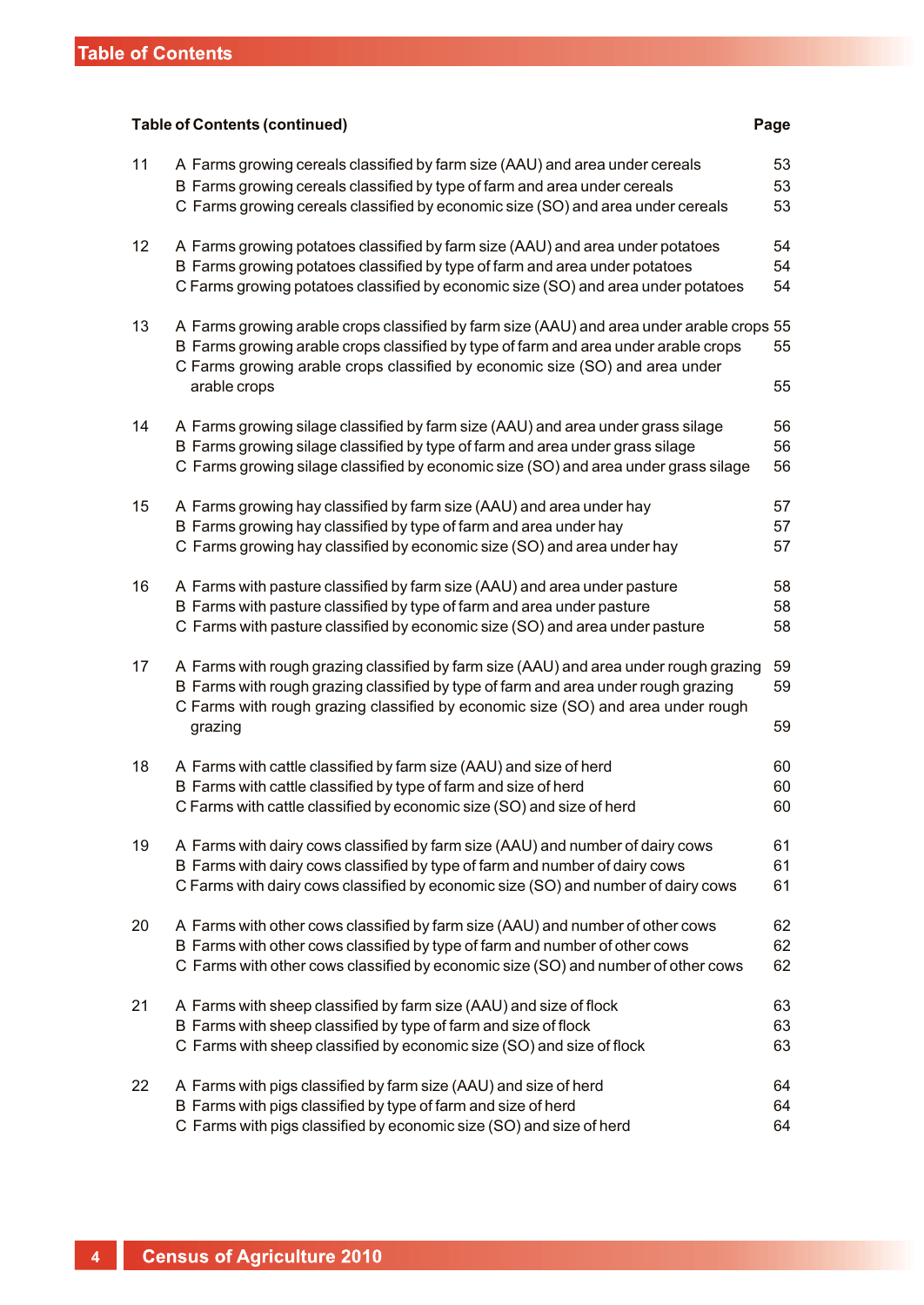| <b>Table of Contents (continued)</b><br>Page |                                                                                                                                                                                                                      |                |  |  |
|----------------------------------------------|----------------------------------------------------------------------------------------------------------------------------------------------------------------------------------------------------------------------|----------------|--|--|
| 23                                           | A Farms with poultry classified by farm size (AAU) and size of flock<br>B Farms with poultry classified by type of farm and size of flock<br>C Farms with poultry classified by economic size (SO) and size of flock | 65<br>65<br>65 |  |  |
| 24                                           | Number of farms having land rented in and area rented in classified by proportion<br>of rented land in each region and county                                                                                        | 66             |  |  |
| 25                                           | Number of farms having land rented in and area rented in classified by proportion<br>of rented land, farm size (AAU), type of farm and economic size (SO)                                                            | 68             |  |  |
| 26                                           | Number of farms having woodland and area of woodland classified by farm<br>size in each region and county                                                                                                            | 69             |  |  |
| 27                                           | Number of farms reporting gainful non-agricultural activity on the farm and<br>the type of activity undertaken in each region and county                                                                             | 70             |  |  |
| 28                                           | Number of farms classified by number of separate parcels in each region and county                                                                                                                                   | 72             |  |  |
| 29                                           | Family farms classified by characteristics of holder                                                                                                                                                                 | 73             |  |  |
| 30                                           | Family and regular non-family workers (persons) on all farms                                                                                                                                                         | 74             |  |  |
| 31                                           | Total Labour input including non-regular labour (AWU) on all farms                                                                                                                                                   | 75             |  |  |
| 32                                           | Number of family farms classified by farm size (AAU) and characteristics of holder                                                                                                                                   | 76             |  |  |
| 33                                           | Number of family farms classified by farm type and characteristics of holder                                                                                                                                         | 77             |  |  |
| 34                                           | Number of family farms classified by economic size(SO) and characteristics of holder                                                                                                                                 | 78             |  |  |
| 35                                           | Family and regular non-family workers (persons and AWU) classified by<br>farm size (AAU), farm type and economic size (SO) on all farms                                                                              | 79             |  |  |
| 36                                           | Number of family farms classified by characteristics of holder in each region and county                                                                                                                             | 80             |  |  |
| 37                                           | Family and regular non-family workers (persons and AWU) on all farms in each<br>region and county                                                                                                                    | 82             |  |  |
| 38                                           | Total Labour input (AWU) including casual, contract and relief workers on all<br>farms in each region and county                                                                                                     | 84             |  |  |
| 39                                           | Family and regular non-family workers (persons and AWU) classified by sex,<br>age, AWU and significance of farm work on all farms                                                                                    | 86             |  |  |
| 40                                           | Level of training of farm managers classified by age, farm size, (AAU), farm<br>type and economic size (SO) on all farms                                                                                             | 88             |  |  |